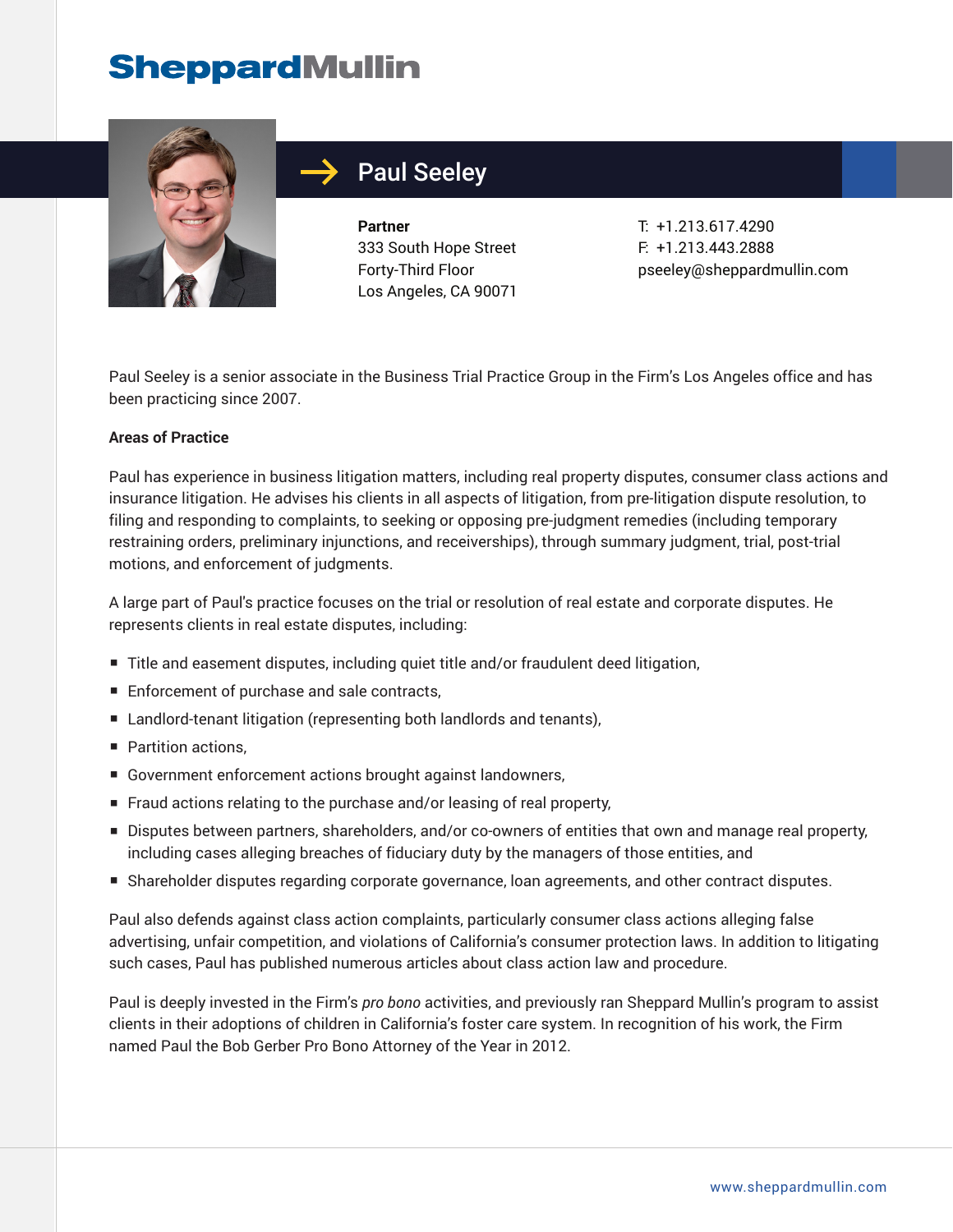## **Honors**

Sheppard Mullin's Bob Williams Community Betterment Award, 2021

## **Experience**

#### *Real Estate Matters*

Represented shareholders of numerous corporations in ownership dispute over \$50 million in assets, including real property and investment portfolios. Successfully obtained a preliminary injunction and appointment of a receiver to protect the clients' interests pending resolution, and then obtained summary judgment confirming their ownership interests in the corporations. The result was affirmed on appeal.

Successfully represented shareholder of real estate entities in enforcement of her inspection rights after her requests to inspect records were rejected by management. Obtained an attorneys' fees award of over \$295,000 as the prevailing party.

Successfully represented buyer of real property in specifically enforcing purchase and sale agreement after seller attempted to avoid the sale by claiming a breach of the contract.

Represented buyer of large commercial distribution center after seller allegedly failed to make full disclosures of information that would have dramatically affected the price buyer was willing to pay. Settled on eve of hearings on summary judgment.

Successfully represented owner of real property who was fraudulently induced into signing title to real property to a family member.

Successfully represented landowner in dispute with joint tenant resulting in partition claims being asserted and a resolution on favorable terms.

Successfully represented landowner in enforcement action filed by City of Los Angeles stemming from alleged nuisance created by tenant's misdeeds.

Represented both landlords and tenants in unlawful detainer litigation and pre-litigation dispute resolution.

#### *Class Action Matters*

Represented workers' compensation insurer in class action accusing it of violating California law in the manner it collected and retained deposits from its insureds.

Represented department store in class action accusing it of engaging in false advertising with respect to price discounts.

Represented supplement manufactured in class action accusing it of engaging in false advertising with respect to efficacy claims on product label.

#### *General Litigation Matters*

Successfully represented client accused of defamation by aggressive *in pro per* plaintiff by securing preliminary injunction and filing, and prevailing on, an Anti-SLAPP Motion, resulting in a judgment for attorneys' fees of over \$90,000.

Successfully represented workers' compensation insurer as part of the trial team that secured a judgment of over \$50 million on behalf of the client who was victim to a workers' compensation insurance fraud scheme designed to avoid paying the proper premium owed.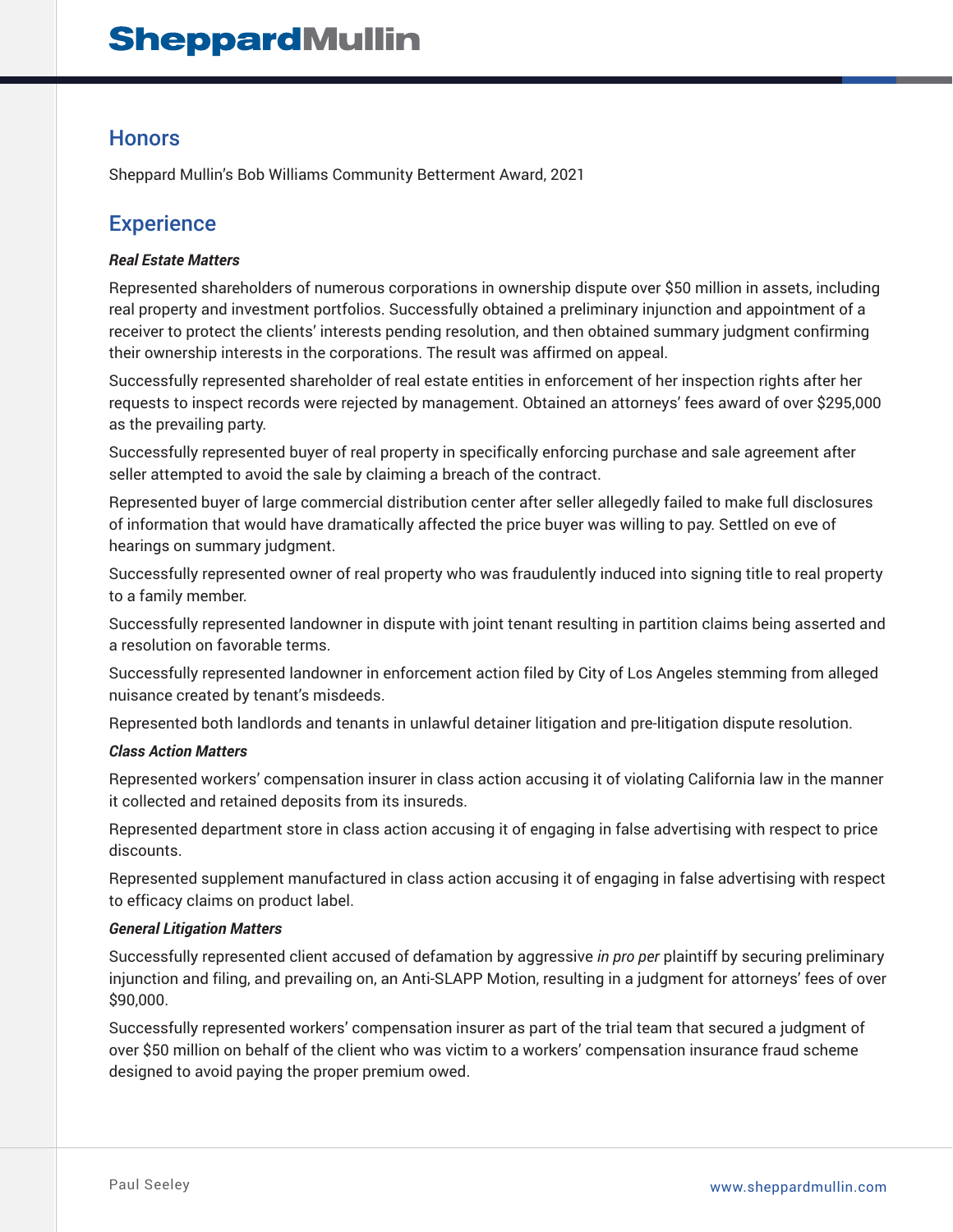Successfully represented client by spearheading post-judgment enforcement efforts to collect a \$12 million judgment, resulting in a favorable settlement.

## Articles

- Class Action Settlements and Attorneys' Fees *Practical Law*, 02.2016
- 'All Natural' Litigation California's litigation boom could be spreading closer to home *Food & Drink Magazine*, Summer 2014
- 'Natural' suits persist absent FDA definition *Los Angeles Daily Journal*, 01.06.2014

#### **Class Action Defense Strategy Blog Posts**

- "Plaintiffs' Full Refund Theory of Restitution Under California's Unfair Competition Law Goes Up in Smoke in Latest *Tobacco II* Opinion," December 1, 2015
- "Recent Ninth Circuit Decisions in False Advertising Consumer Class Action Cases May Prevent Preemption and Relegate the Primary Jurisdiction Doctrine to Second-Class Status." April 28, 2015
- "Court Finds that Class Action Plaintiffs' False Advertising Claims are Stripped Bayer Based on Federal Preemption," March 17, 2015
- "Ascertainability Saps Plaintiffs' Energy in Dietary Supplement Class Action," March 4, 2015
- "Tea Manufacturer Defeats Damages Seeking Class Action Plaintiff in an Opinion Steeped in *Comcast*," April 29, 2014
- "J.M. Smucker Company Gets Out of a Jam in Food Labelling Case," April 18, 2014
- "A (POM) Wonderful Result For Consumer Class Action Defendants," March 26, 2014
- "Comity and Commonality: A Tale of Two Identical Class Actions Brought By Forum-Shopping Plaintiffs' Counsel," February 19, 2014
- "I Scream, You Scream, We All Scream For...Ascertainability?" January 10, 2014
- "Enforcing Class Action Waivers: A 'Major Change In California Law'," October 12, 2012
- "The Ninth Circuit Applies the Brakes to Runaway Nationwide Class Actions," January 27, 2012

### **Practices**

Litigation Real Estate and Land Use

## **Education**

- J.D., University of California, Los Angeles, 2007
- B.A., Occidental College, 2004, *summa cum laude*, *Phi Beta Kappa*